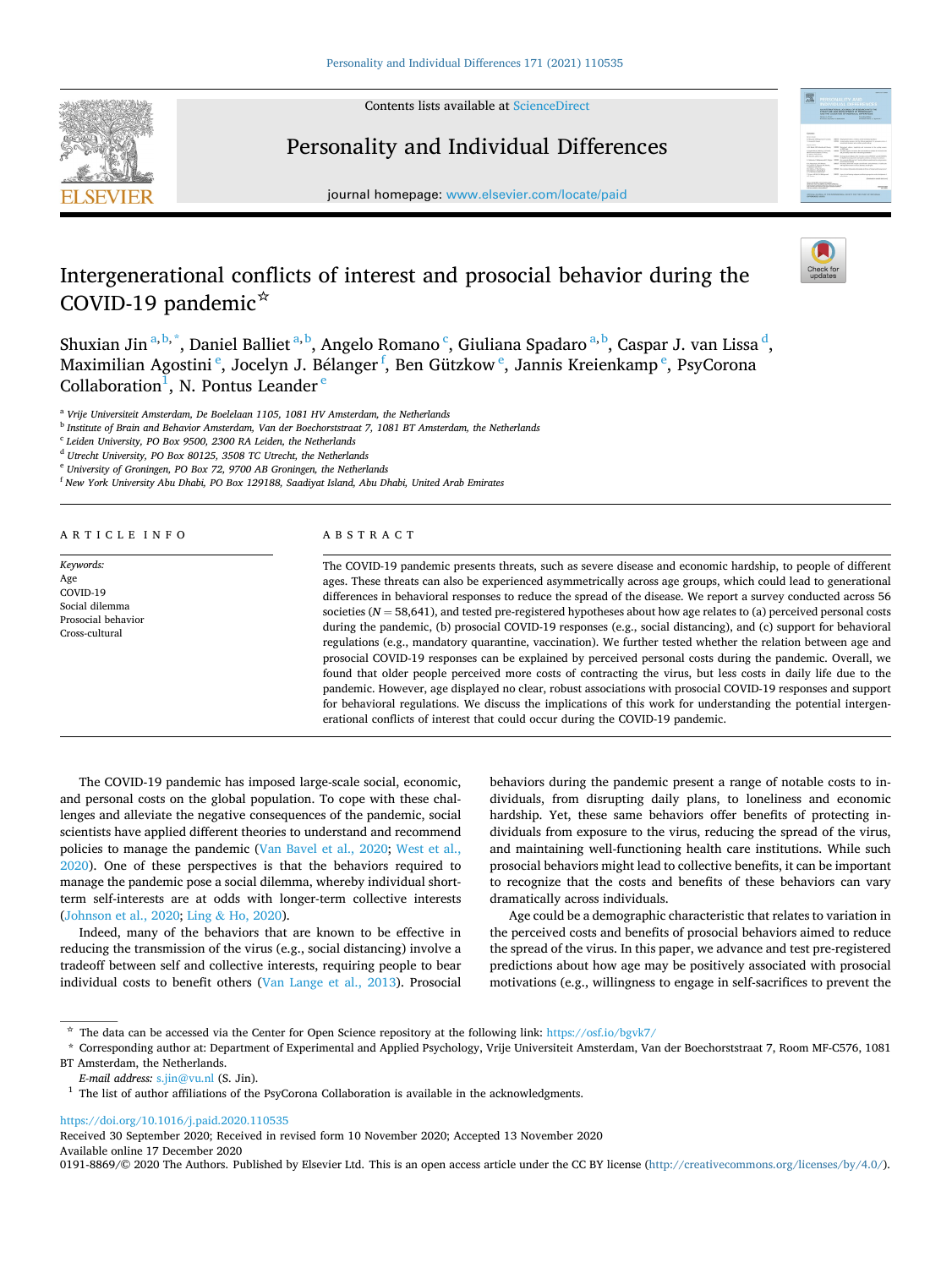spread of COVID-19) and actual prosocial behaviors during the pandemic (e.g., social distancing) – which can be considered first-order cooperation in response to a social dilemma. We further hypothesize that age may also be positively associated with support for behavioral regulations to manage the pandemic (e.g., support for mandatory quarantine) – a type of second-order cooperation in support of institutions to solve the social dilemma. We evaluate these hypotheses with multi-level models, utilizing participant-level data from a largescale cross-societal study to examine potential association between age and COVID-19 responses.

# **1.1. COVID-19 pandemic, social dilemmas, and cooperation**

Many of the behaviors required to reduce the spread of COVID-19 can involve a conflict of interests between what is best for individuals and what is best for the collective (i.e., a social dilemma; [Dawes, 1980](#page-7-0); [Spadaro et al., 2020\)](#page-7-0). In social dilemmas, people can make costly prosocial behaviors to benefit the collective, and indeed, the collective receives a better outcome when each person engages in cooperation. However, people may face a temptation to not engage in costly cooperation, but to free-ride on the benefits received from others' cooperation. The worst possible outcome for an individual is experienced when he/she cooperates, but everyone else decides not to cooperate. Social distancing, self-quarantine, vaccination have each been considered to involve this kind of conflict between individual and collective benefits ([Johnson et al., 2020; Korn et al., 2020\)](#page-7-0).

Decades of research has focused on how people behave when experiencing a social dilemma – that is, first-order cooperation in the dilemma [\(Van Lange et al., 2014](#page-7-0)). This work has found that cooperation can be promoted in social dilemmas when institutions are implemented to monitor and sanction behaviors (Fehr & Gächter, 2002; Kerkhoff [et al., 2020;](#page-7-0) [Ostrom, 1990;](#page-7-0) [Yamagishi, 1988a](#page-7-0)). Yet, the establishment and maintenance of these institutions are costly and pose a second-order dilemma. Therefore, it is also important to study the support for institutions to solve the social dilemma – a type of second-order cooperation in response to a social dilemma ([Yamagishi, 1986](#page-7-0)).

A robust finding in cooperation research is that people are less inclined to cooperate when the costs of cooperation are high, and the benefits to the collective are low ([Deutsch, 1949; Ledyard, 1995; Olson,](#page-7-0)  [1965\)](#page-7-0). Stated differently, people are less cooperative in situations that involve a stronger conflict of interests (Balliet & [Van Lange, 2013](#page-7-0); [Komorita et al., 1980;](#page-7-0) [Rapoport, 1967](#page-7-0)). Furthermore, people tend to display more support for institutions to regulate others' behavior when experiencing a stronger conflict of interests ([Yamagishi, 1988b](#page-7-0)). During the COVID-19 pandemic, the costs associated with the behaviors required to manage the pandemic may vary across individuals, and therefore lead to different responses to the pandemic.

#### **1.2. Age and perceived costs during the COVID-19 pandemic**

The COVID-19 pandemic may pose different costs and benefits to people from different generations, which may create a situation where younger and older people perceive asymmetric conflict of interests in engaging in costly prosocial behaviors (e.g., social distancing) during the pandemic. For example, the elderly are facing higher costs associated with contracting the virus due to a higher probability of severe diseases [\(Kluge, 2020](#page-7-0); [Liu et al., 2020\)](#page-7-0) and higher fatality rate [\(Kang](#page-7-0) & [Jung, 2020;](#page-7-0) Wu & [McGoogan, 2020](#page-7-0)) following infection. For these reasons, older adults may experience greater benefits from costly prosocial behaviors to curb the spread of the virus, including a reduced chance of contracting COVID-19 and the maintenance of a wellfunctioning health care institution, which they may personally need to treat diseases. Therefore, we expect that older individuals, compared to younger ones, will report higher perceived costs associated with contracting COVID-19 (H1a).

associated with disruptions to their daily life routines, stronger costs of cancelling their social events, and even experience relatively larger economic losses. This is quite a different situation compared to older generations, many of whom may be retired and/or receive government support as a stable income. Indeed, a recent survey across Europe found that younger people were more strongly negatively affected by the initial lockdown, with younger people reporting less happiness, life satisfaction, and mental well-being, and less optimism about their financial situation [\(Eurofound, 2020](#page-7-0)). We hypothesize that younger, compared to older, people would perceive higher costs in daily life due to the pandemic (e.g., increased struggles in daily life), including costs associated with making changes in their lives (e.g., cancelling plans) during the pandemic (H1b).

#### **1.3. Age and cooperation during the pandemic**

Any age-related difference in the costs and benefits of prosocial behaviors to manage the pandemic (e.g., social distancing) could translate into age-related differences in responses to the pandemic. If older people perceive less costs (and more benefits) associated with making prosocial behaviors to constrain the spread of the virus, they would be predicted to display higher prosocial motivations towards others and engage in more prosocial behaviors than younger people (H2a). Furthermore, for the same reasons, older people may be more inclined to support behavioral regulations to address COVID-19 (H2b).

Importantly, past research has been inconsistent about whether age is associated with cooperation and prosocial behavior. Some previous research has found that older people are more prosocial in economic games [\(Matsumoto et al., 2016;](#page-7-0) [Van Lange et al., 1997\)](#page-7-0). Yet, other studies found no relation between age and prosocial behavior (Feldman, [2010; Rooney et al., 2001\)](#page-7-0), or mixed evidence across different economic games ([Romano et al., in press\)](#page-7-0). Nonetheless, age may be associated with prosocial behavior in response to the pandemic, because of asymmetries in the perceived costs of these behaviors, which can affect conflicting interests and prosocial behavior ([Columbus et al., 2020\)](#page-7-0). In this study, we therefore test a mediation model whereby the positive associations between age and prosocial COVID-19 responses (i.e., prosocial motivations and behaviors) and support for COVID-19 behavioral regulations are mediated, in part, by the perceived costs of contracting COVID-19 and disruptions to one's lifestyle (H3).

#### **2. Methods**

#### *2.1. Participants*

We used participant-level data collected from the baseline of the PsyCorona Study, a cross-societal longitudinal study on individual responses to COVID-19 [\(https://psycorona.org/](https://psycorona.org/)). The research was approved by the Ethics Committees of the University of Groningen (PSY-1920-S-0390) and New York University Abu Dhabi (HRPP-2020-42). Prior to acquiring the data, the study proposal and analyses plan were pre-registered on OSF [\(https://osf.io/dvf3w](https://osf.io/dvf3w), see Supplementary information for deviations from pre-registration). Participants were recruited following a combination of convenience and representative sampling strategies and completed the survey in 1 out of 30 possible languages. The initial sample consisted of 59,220 participants from 99 societies who participated between March 19th and May 17th 2020. Societies with less than 30 observations or not identifiable were excluded, which resulted in a final sample of participants (*N* = 58,641) from 56 societies (see [Table 1](#page-2-0)). Of the final sample, 60.9% were female and 38.3% were male (193 did not report gender). Age was assessed in eight cohorts, with 22.3% participants age 18 to 24, 24.3% age 25–34, 19.3% age 35–44, 14.3% age 45–54, 11.4% age 55–64, 7.0% age 65–75, 0.9% age 75–85, and 0.1% older than 85 (225 did not report age).

Younger people, on the other hand, may experience higher costs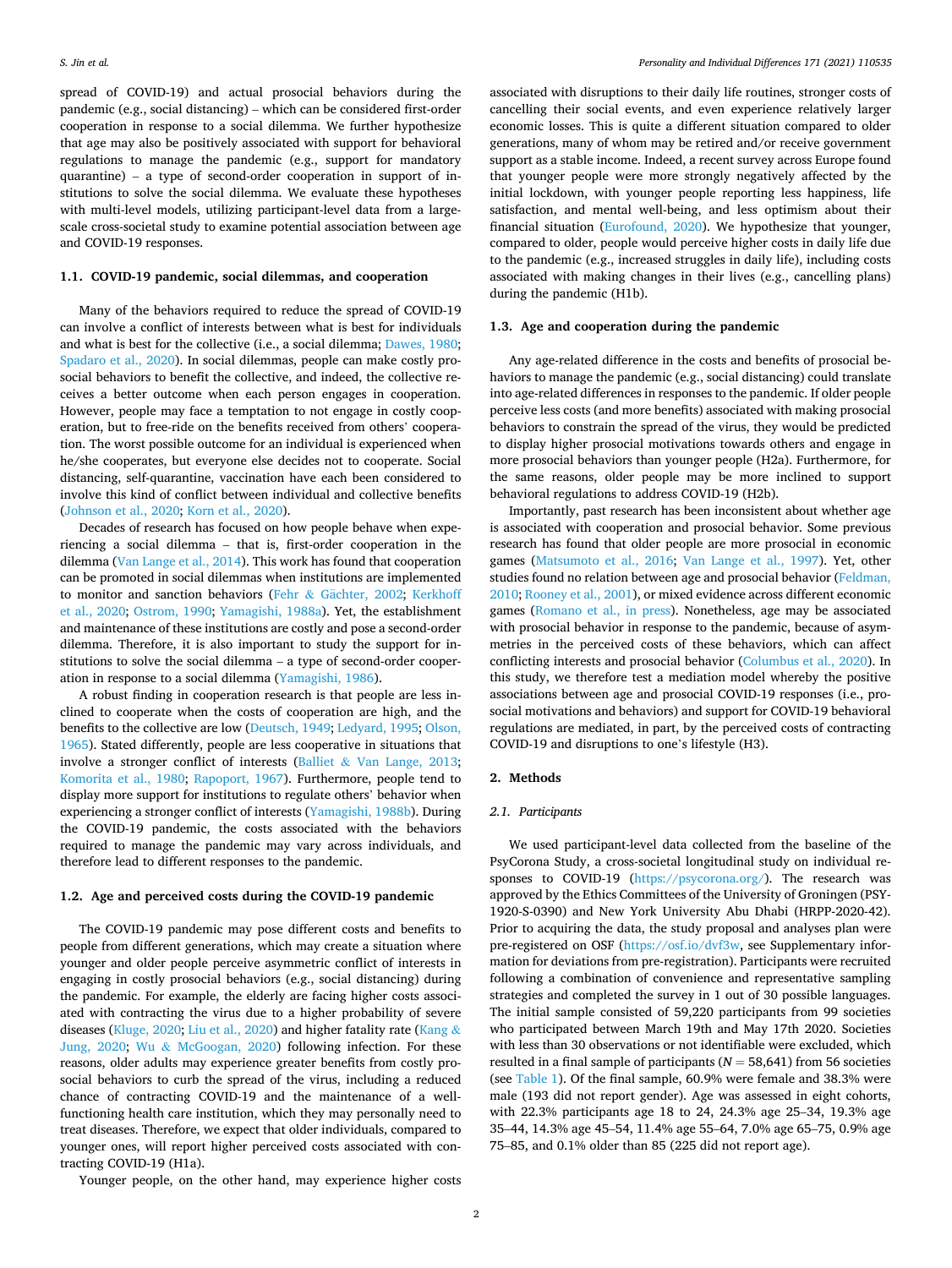#### <span id="page-2-0"></span>**Table 1**

Societies, sample sizes, and descriptive statistics of participants included in the analyses.

| Society                         | N      | % Females | % age range |           |           |           |           |       |           |       |
|---------------------------------|--------|-----------|-------------|-----------|-----------|-----------|-----------|-------|-----------|-------|
|                                 |        |           | $18 - 24$   | $25 - 34$ | $35 - 44$ | $45 - 54$ | $55 - 64$ | 65-75 | $75 - 85$ | $85+$ |
| Algeria                         | 200    | 37%       | 13%         | 38%       | 41%       | 7%        | 2%        | 1%    | 0%        | 0%    |
| Argentina                       | 1407   | 57%       | 17%         | 25%       | 17%       | 14%       | 20%       | 6%    | 1%        | 0%    |
| Australia                       | 1200   | 53%       | 12%         | 18%       | 19%       | 19%       | 16%       | 13%   | 3%        | 0%    |
| Austria                         | 49     | 59%       | 6%          | 53%       | 24%       | 14%       | 2%        | 0%    | 0%        | 0%    |
| Bangladesh                      | 154    | 29%       | 47%         | 40%       | 3%        | 6%        | 1%        | 1%    | 1%        | 0%    |
| Belgium                         | 61     | 80%       | 16%         | 34%       | 28%       | 8%        | 8%        | 3%    | 0%        | 0%    |
| Brazil                          | 1381   | 57%       | 16%         | 23%       | 20%       | 18%       | 14%       | 8%    | 1%        | 0%    |
| Canada                          | 1514   | 58%       | 16%         | 22%       | 18%       | 17%       | 14%       | 10%   | 2%        | 0%    |
| Chile                           | 317    | 75%       | 15%         | 34%       | 25%       | 14%       | 9%        | 3%    | 0%        | 0%    |
| China                           | 388    | 65%       | 30%         | 39%       | 20%       | 6%        | 2%        | 0%    | 0%        | 0%    |
| Colombia                        | 43     | 70%       | 7%          | 37%       | 23%       | 16%       | 14%       | 2%    | 0%        | 0%    |
| Croatia                         | 353    | 80%       | 39%         | 34%       | 13%       | 9%        | 4%        | 1%    | 0%        | 0%    |
| Cyprus                          | 69     | 75%       | 14%         | 26%       | 25%       | 32%       | 1%        | 1%    | 0%        | 0%    |
| Egypt                           | 848    | 85%       | 84%         | 10%       | 3%        | 1%        | 0%        | 0%    | 0%        | 0%    |
| El Salvador                     | 44     | 64%       | 77%         | 16%       | 2%        | 5%        | 0%        | 0%    | 0%        | 0%    |
| France                          | 1788   | 58%       | 11%         | 21%       | 18%       | 17%       | 15%       | 16%   | 2%        | 0%    |
| Germany                         | 1669   | 56%       | 12%         | 22%       | 16%       | 17%       | 15%       | 15%   | 2%        | 0%    |
| Greece                          | 2832   | 67%       | 24%         | 18%       | 20%       | 18%       | 16%       | 4%    | 0%        | 0%    |
| Hong Kong S.A.R.                | 234    | 65%       | 49%         | 18%       | 17%       | 9%        | 4%        | 1%    | 0%        | 0%    |
| Hungary                         | 442    | 83%       | 58%         | 20%       | 9%        | 6%        | 4%        | 2%    | 0%        | 0%    |
| India                           | 90     | 46%       | 27%         | 46%       | 13%       | 9%        | 3%        | 0%    | 0%        | 0%    |
| Indonesia                       | 2398   | 51%       | 36%         | 24%       | 17%       | 13%       | 7%        | 2%    | 0%        | 0%    |
| Iraq                            | 32     | 38%       | 31%         | 25%       | 9%        | 16%       | 13%       | 6%    | 0%        | 0%    |
| Israel                          | 76     | 74%       | 14%         | 28%       | 26%       | 16%       | 7%        | 5%    | 3%        | 0%    |
| Italy                           | 1985   | 60%       | 23%         | 21%       | 15%       | 13%       | 12%       | 14%   | 2%        | 0%    |
| Japan                           | 1324   | 47%       | 23%         | 14%       | 14%       | 14%       | 15%       | 18%   | 2%        | 0%    |
| Kazakhstan                      | 808    | 56%       | 12%         | 39%       | 31%       | 13%       | 3%        | 0%    | 0%        | 0%    |
| Kosovo                          | 339    | 81%       | 57%         | 18%       | 17%       | 6%        | 1%        | 0%    | 0%        | 0%    |
| Malaysia                        | 888    | 70%       | 17%         | 38%       | 23%       | 13%       | 5%        | 2%    | 0%        | 0%    |
| Mexico                          | 38     | 79%       | 3%          | 39%       | 18%       | 18%       | 13%       | 5%    | 3%        | 0%    |
| Morocco                         | 41     | 32%       | 24%         | 39%       | 12%       | 17%       | 5%        | 2%    | 0%        | 0%    |
| Netherlands                     | 2344   | 62%       | 15%         | 25%       | 18%       | 16%       | 14%       | 10%   | 2%        | 0%    |
| Pakistan                        | 212    | 70%       | 59%         | 25%       | 8%        | 7%        | $0\%$     | $0\%$ | 0%        | 0%    |
| Peru                            | 123    | 65%       | 26%         | 35%       | 28%       | 4%        | 2%        | 3%    | 0%        | 0%    |
| Philippines                     | 1525   | 56%       | 26%         | 28%       | 19%       | 14%       | 10%       | 3%    | 0%        | 0%    |
| Poland                          | 712    | 82%       | 35%         | 25%       | 20%       | 11%       | 5%        | 3%    | 0%        | 0%    |
| Portugal                        | 46     | 78%       | 7%          | 30%       | 22%       | 22%       | 13%       | 7%    | 0%        | 0%    |
| Republic of Serbia              | 2114   | 66%       | 23%         | 21%       | 19%       | 15%       | 15%       | 6%    | 0%        | 0%    |
| Romania                         | 2694   | 61%       | 44%         | 17%       | 14%       | 11%       | 7%        | 6%    | 1%        | 0%    |
| Russia                          | 1430   | 61%       | 10%         | 25%       | 21%       | 16%       | 15%       | 13%   | 1%        | 0%    |
| Saudi Arabia                    | 1462   | 53%       | 29%         | 28%       | 23%       | 13%       | 5%        | 0%    | 0%        | 0%    |
| Singapore                       | 244    | 71%       | 59%         | 19%       | 9%        | 9%        | 3%        | 0%    | 0%        | 0%    |
| South Africa                    | 1403   | 56%       | 18%         | 25%       | 19%       | 15%       | 16%       | 6%    | 1%        | 0%    |
| South Korea                     | 1370   | 57%       | 32%         | 17%       | 19%       | 14%       | 9%        | 8%    | 1%        | 0%    |
| Spain                           | 3189   | 63%       | 15%         | 21%       | 22%       | 20%       | 13%       | 7%    | 1%        | 0%    |
| Sweden                          | 70     | 69%       | 3%          | 49%       | 21%       | 16%       | 3%        | 6%    | 1%        | 0%    |
| Switzerland                     | 57     | 56%       | 7%          | 32%       | 40%       | 11%       | 4%        | 2%    | 0%        | 0%    |
| Taiwan                          | 164    | 70%       | 41%         | 21%       | 23%       | 12%       | 1%        | 1%    | 0%        | 0%    |
| Thailand                        | 155    | 58%       | 14%         | 50%       | 25%       | 8%        | 2%        | 1%    | 0%        | 0%    |
| Tunisia                         | 67     | 36%       | 10%         | 31%       | 22%       | 25%       | 9%        | 1%    | 0%        | 0%    |
| Turkey                          | 1819   | 60%       | 20%         | 27%       | 21%       | 15%       | 11%       | 5%    | 1%        | 0%    |
| Ukraine                         |        | 60%       | 14%         | 24%       | 22%       |           | 19%       | 5%    | 0%        | 0%    |
|                                 | 1430   |           |             |           |           | 16%       |           |       |           |       |
| <b>United Arab Emirates</b>     | 88     | 67%       | 27%         | 30%       | 25%       | 11%       | 6%        | 0%    | $0\%$     | 0%    |
| United Kingdom                  | 1892   | 61%       | 15%         | 19%       | 17%       | 15%       | 14%       | 15%   | 4%        | 0%    |
| <b>United States of America</b> | 10,776 | 62%       | 15%         | 30%       | 23%       | 14%       | 11%       | 6%    | 1%        | 0%    |
| Vietnam                         | 243    | 76%       | 71%         | 18%       | 8%        | $1\%$     | 0%        | 0%    | 0%        | 0%    |
| Number in total                 | 58,641 | 35,714    | 13,096      | 14,260    | 11,304    | 8400      | 6661      | 4089  | 543       | 63    |

Notes.  $N =$  Sample size for each society. Percentages might not add up to 100% due to rounding and missing data in reporting age and gender. The survey presented the option to indicate that the participant was above 85 years old, but percentages of this age category appeared to be 0% due to rounding. See Number in total for frequencies of each age category.

# *2.2. Measures*

# *2.2.1. Outcome variables*

*2.2.1.1. Prosocial COVID-19 motivations.* To measure prosocial motivations, we used a set of 4 items where participants stated their agreement about their willingness to (1) help others, (2) make donations, (3) protect vulnerable groups, and (4) make sacrifices to deal with COVID-19 pandemic on a 7-point Likert scale (1 = *strongly disagree*, 7 = *strongly agree*,  $\alpha = 0.77$ ).

*2.2.1.2. Prosocial COVID-19 behaviors.* Two operationalizations of prosocial behaviors were implemented. One measure was an average score from three prosocial behavior items, in which people were asked about their agreement on social distancing behaviors (i.e., self-isolation, avoidance of public spaces) and health prevention (i.e., washing hands) to minimize their chances of getting COVID-19 on a 7-point Likert scale  $(1 = \text{strongly disagree}, 7 = \text{strongly agree}, \alpha = 0.74)$ . The other measure was a single-item reflecting the extent to which participants reported leaving their home in the past week, using a 4-point scale (1 = *I did not leave my home*, 2 = *once or twice*, 3 = *three times*, 4 = *four times or more*),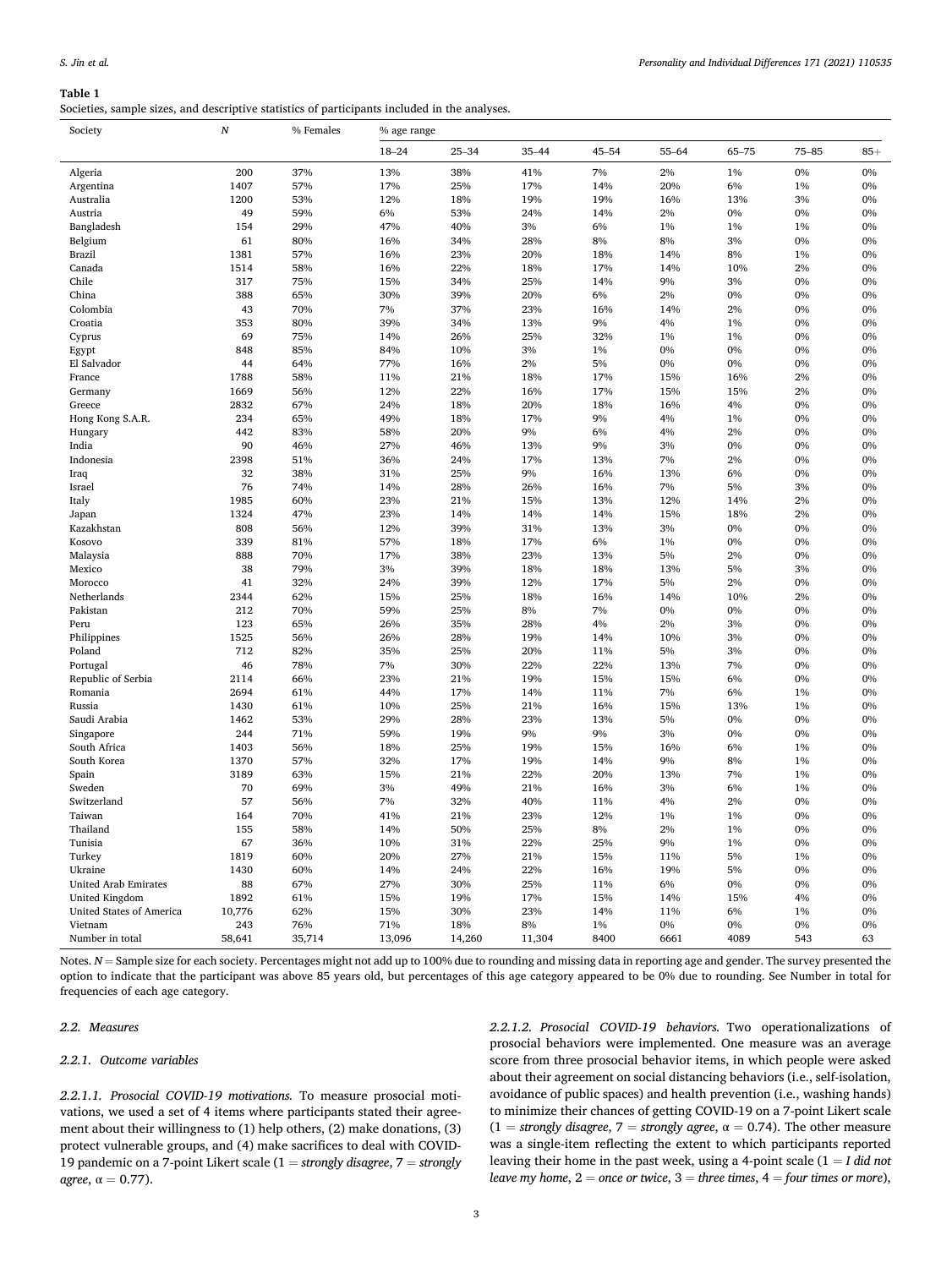<span id="page-3-0"></span>*2.2.1.3. Support for behavioral regulations.* We assessed people's support for behavioral regulations aimed at curbing COVID-19 by aggregating responses to three items about whether participants would sign petitions to enforce compliant behaviors to reduce the spread of COVID-19 (i.e., support for mandatory vaccination, for mandatory quarantine to people exposed to the virus, for reporting people who are suspected to be infected). Items were rated on a 7-point Likert scale (1 = *strongly disagree*,  $7 =$  *strongly agree*,  $\alpha = 0.71$ , see SI).

#### *2.2.2. Mediators*

*2.2.2.1. Perceived costs of contracting the virus.* To measure the perceived personal costs of contracting the virus, participants were asked to what extent they felt disturbed by the consequences of contracting the virus on a 5-point Likert scale  $(1 = not$  disturbing at all,  $5 =$ *extremely disturbing*).

*2.2.2.2. Perceived costs in daily life due to the pandemic.* We used a set of 3 items that asked people to what extent they felt disturbed by the consequences of the coronavirus (i.e., suffering negative economic consequences, cancellation of plans, changing life routines) on a 5-point Likert scale (1 = *not disturbing at all*, 5 = *extremely disturbing*). Another item was included to describe the agreement on increased struggles in daily life caused by recent events in society, using a 5-point Likert scale  $(1 =$  *strongly disagree*,  $5 =$  *strongly agree*). These four items were aggregated to represent the perceived costs in daily life due to the pandemic  $(α = 0.66)$ .

*2.2.2.3. Loneliness.* Loneliness was assessed by asking participants how often they felt (1) lonely, (2) isolated from others, and (3) left out during the past week, on a 5-point Likert scale  $(1 = never, 5 = always, \alpha = 0.82)$ .

*2.2.2.4. Job insecurity.* A set of four items were used to measure job insecurity by asking participants' agreement on (1) losing their job soon, (2) keeping the job (reversed item), (3) insecure about the future of their job, and (4) whether they already lost their job, on a 5-point Likert scale  $(1 =$  *strongly disagree*,  $5 =$  *strongly agree*, see SI,  $\alpha = 0.82$ ). Participants could answer with not applicable if the item was not suitable to describe their situation.

# *2.2.3. Control variables*

*2.2.3.1. Perceived COVID-19 risk (individual level).* Perceived risk was measured by asking respondents the likelihood of getting infected with coronavirus on an 8-point Likert scale (1 = *not at all*, 8 = *already happened*).

*2.2.3.2. Perceived stringency of policies (individual level).* We used two items to assess perceived stringency of policies by asking people to what extent their community was applying strict rules to regulate behaviors to reduce the spread of COVID-19 (i.e., developing strict rules in response to the Coronavirus; punishing people who deviate from the rules that have been put in place in response to the Coronavirus) on a 6-point Likert scale (1 = *not at all*, 6 = *very much*,  $\alpha = 0.72$ ).

*2.2.3.3. Stringency of policies (societal level).* Societal level stringency of policies was operationalized as the maximum level of stringent measures a government has taken in response to the COVID-19 outbreak to May 17th 2020, extracted from Oxford COVID-19 Government Response Tracker (OxCGRT; [Hale et al., 2020\)](#page-7-0).

*2.2.3.4. Severity of the pandemic (societal level).* Societal level severity of the pandemic was operationalized as the total number of deaths per million to May 17th 2020 (European Center for Disease Prevention and Control; ECDC, see SI).

# *2.3. Analytic strategy*

We pre-registered analyses using multilevel models, with participants (level-1) nested within societies (level-2). These models account for differences across societies using random intercepts. We estimated separate models to examine the main effect of age on perceived personal costs (H1a/b), prosocial COVID-19 motivations and behaviors (H2a), support for behavioral regulations (H2b), as well as the effect of perceived personal costs on prosocial COVID-19 responses and support for regulations. We also performed multilevel mediation models for testing the hypothesized mediators of different types of perceived costs (H3). All models included perceived COVID-19 risk, perceived (and actual) stringency of policies, and severity of the pandemic as relevant controls. Furthermore, we examined the hypothesized correlations within each society, and applied random effects meta-analyses of these correlations to estimate the population level effect size (i.e., *r*).

#### **3. Results**

#### *3.1. Age and perceived costs of the pandemic*

We first tested whether participants' perceived personal costs during the COVID-19 pandemic varied across age (H1a/b, see SI for descriptive statistics). As expected, we found that age was positively correlated with perceived costs of contracting the virus ( $b = 0.097$ ,  $p < .001$ ; metaanalytic estimate: *r* = 0.105, *95% CI* [0.082, 0.129]), but negatively correlated with perceived costs in daily life ( $b = -0.031, p < .001$ ;  $r =$ − 0.049, *95% CI* [− 0.075, − 0.023]). In line with H1a/b, these results support that older, compared to younger, people perceive higher costs of contracting the virus, but less costs in daily life due to the pandemic. Moreover, we found that age was negatively associated with loneliness (*b* = − 0.100, *p <* .001; *r* = − 0.155, *95% CI* [− 0.179, − 0.131]) and job insecurity (*b* = − 0.036, *p <* .001; *r* = − 0.067, *95% CI* [− 0.096, − 0.037], see Table 2 and SI).

#### *3.2. Age and prosocial COVID-19 responses*

The second objective of the present study was to examine age differences in prosocial responses during the COVID-19 pandemic (i.e.,

#### **Table 2**

Mixed-effect models of age predicting COVID-19 responses and perceived costs during the COVID-19 pandemic.

| Outcome variables                          | Age    |                  |       |           |                  |  |  |
|--------------------------------------------|--------|------------------|-------|-----------|------------------|--|--|
|                                            | N      | $\boldsymbol{h}$ | SF.   | t         | $\boldsymbol{p}$ |  |  |
| COVID-19 responses                         |        |                  |       |           |                  |  |  |
| Prosocial COVID-19<br>motivations          | 58,071 | $-0.019$         | 0.003 | $-6.216$  | ${<}0.001$       |  |  |
| Prosocial COVID-19<br>behaviors            | 58,085 | 0.004            | 0.003 | 1.508     | 0.132            |  |  |
| Staying at home behavior                   | 58,159 | $-0.037$         | 0.003 | $-13.737$ | ${<}0.001$       |  |  |
| Support for behavioral<br>regulations      | 58,080 | 0.002            | 0.003 | 0.653     | 0.514            |  |  |
| Perceived costs                            |        |                  |       |           |                  |  |  |
| Costs of contracting the<br>virus          | 58,074 | 0.097            | 0.003 | 29.863    | ${<}0.001$       |  |  |
| Costs in daily life due to<br>the pandemic | 58.017 | $-0.031$         | 0.002 | $-14.078$ | < 0.001          |  |  |
| Loneliness                                 | 58,085 | $-0.100$         | 0.003 | $-37.591$ | ${<}0.001$       |  |  |
| Job insecurity                             | 36,784 | $-0.036$         | 0.004 | $-9.914$  | ${<}0.001$       |  |  |

Notes. Individual level and societal level control variables were included in each model (i.e., perceived COVID-19 risk, perceived stringency of policies, stringency of policies, severity of the pandemic).  $N =$  the number of participants included in the analyses.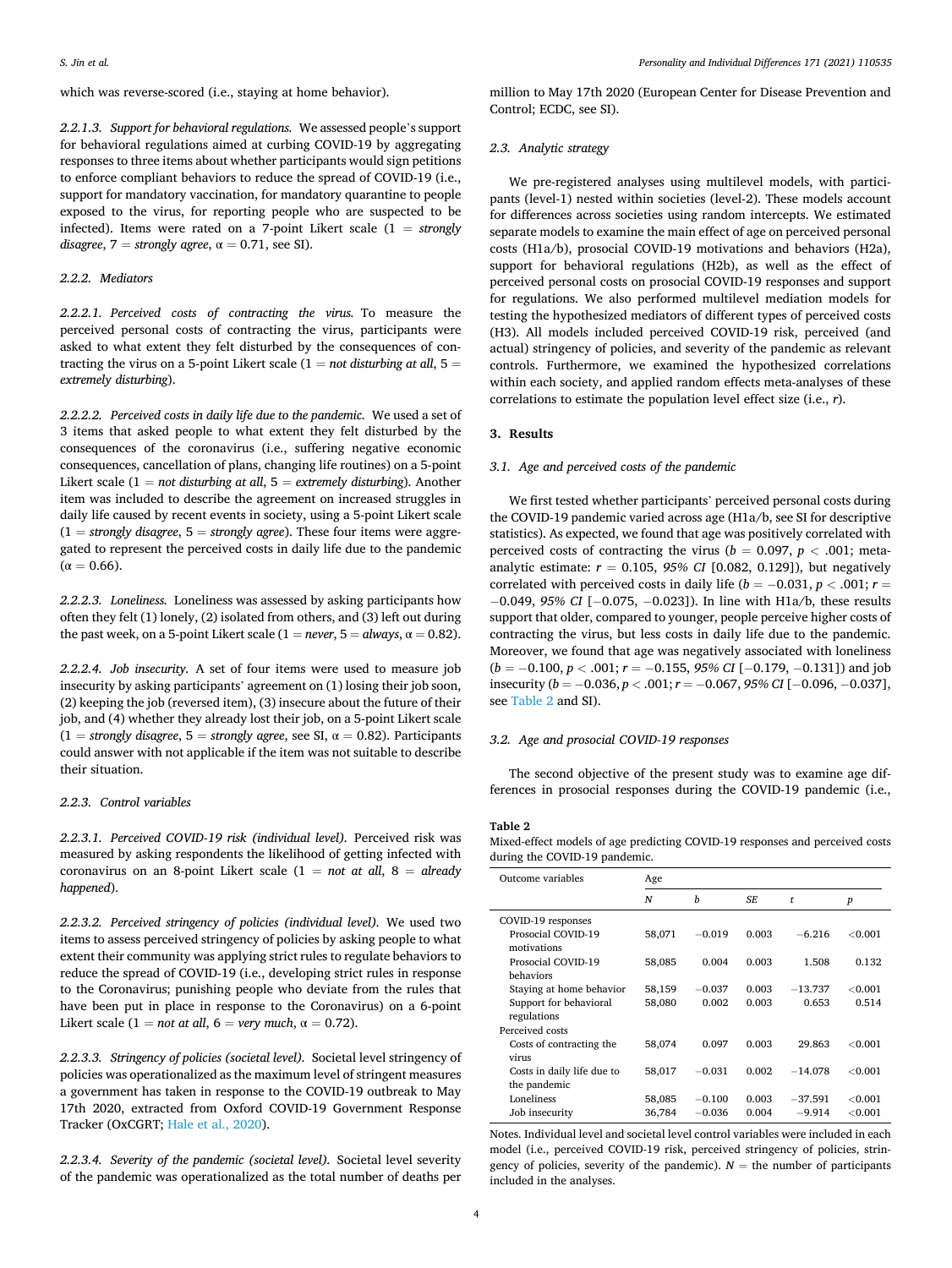prosocial motivations, prosocial behaviors, support for behavioral regulations, see SI for descriptive statistics). Overall, we found no support for the hypotheses that age would be positively related to prosocial behaviors (*p* = .132; *r* = 0.005, *95% CI* [− 0.022, 0.031], H2b), and support for behavioral regulations ( $p = .514$ ;  $r = -0.009$ , 95% CI [ $-0.036, 0.017$ ], H3). Age was negatively related to prosocial COVID-19 motivations in the mixed-effect model ( $b = -0.019$ ,  $p < .001$ ). Yet, this negative association was non-significant while examining the population level effect size across societies ( $r = -0.008$ , 95% CI [−0.031, 0.015]). We found a negative association between age and staying at home behavior (*b* = −0.037, *p* < .001; *r* = −0.079, 95% CI [−0.107, − 0.052], see [Table 2](#page-3-0) and SI). Nonetheless, these data clearly failed to support the hypotheses that age would be positively associated with prosocial motivations and behaviors (H2a/b; see Table 3).

# *3.3. Perceived costs and prosocial COVID-19 responses*

Next, we examined the association between different types of perceived personal costs and prosocial COVID-19 responses (see [Table 4](#page-5-0)  and SI). In summary, we found that perceived costs of contracting the virus were positively correlated with prosocial behaviors ( $b = 0.189$ ,  $p$ *<* .001), staying at home behavior (*b* = 0.049, *p <* .001), and support for behavioral regulations ( $b = 0.258$ ,  $p < .001$ ), but had no significant relationship with prosocial motivations  $(p = .546)$ . Perceived costs in daily life due to the pandemic were found to positively relate to prosocial behaviors ( $b = 0.082$ ,  $p < .001$ ) and support for behavioral regulations ( $b = 0.155$ ,  $p < .001$ ), but had no significant association with staying at home behavior ( $p = .145$ ), and was even negatively correlated with prosocial motivations ( $b = -0.055$ ,  $p < .001$ ). Loneliness had a small negative association with prosocial motivations ( $b = -0.049$ ,  $p <$ .001) and prosocial behaviors ( $b = -0.012$ ,  $p = .003$ ), but had a positive correlation with staying at home behavior ( $b = 0.079$ ,  $p < .001$ ) and support for regulations ( $b = 0.040$ ,  $p < .001$ ). Job insecurity was associated with lower prosocial motivations ( $b = -0.149$ ,  $p < .001$ ), less prosocial behaviors ( $b = -0.070$ ,  $p < .001$ ) and support for regulations (*b* = − 0.048, *p <* .001), but was positively associated with more staying at home behavior ( $b = 0.125$ ,  $p < .001$ ). Therefore, individual differences in these perceived costs were associated with prosocial responses to the pandemic.

# *3.4. Mediational role of perceived costs*

Though we did not find support for H2a/b, we explored whether the negative associations between age and two prosocial responses (i.e., prosocial motivations, staying at home behavior) were mediated by different types of perceived costs during the pandemic, applying causal mediation analysis of multilevel data using the *mediation* package in R

#### **Table 3**

|  |  | Overview of the support for the pre-registered hypotheses. |  |
|--|--|------------------------------------------------------------|--|
|--|--|------------------------------------------------------------|--|

| #  | Hypothesis                                                                                                                                                                                                               | Support |
|----|--------------------------------------------------------------------------------------------------------------------------------------------------------------------------------------------------------------------------|---------|
| 1a | Older compared to younger people will report higher perceived<br>costs associated with contracting COVID-19.                                                                                                             | Yes     |
| 1b | Younger compared to older people will report higher perceived<br>costs associated with the pandemic (e.g. increased struggles in daily<br>life), as well as making changes in their life (e.g. cancelling plans).        | Yes     |
| 2a | Older compared to younger people will have higher prosocial<br>motivations towards others and engage in more prosocial                                                                                                   |         |
|    | behaviors.<br><b>Motivations</b>                                                                                                                                                                                         | No      |
|    | <b>Behaviors</b>                                                                                                                                                                                                         | No      |
| 2b | Older compared to younger people will be more willing to support<br>behavioral regulations to deal with COVID-19.                                                                                                        | No      |
| 3  | The positive association between age and prosocial behavior (and<br>support for regulations to deal with COVID-19) will be mediated by<br>perceived costs of contracting COVID-19 and disruptions to one's<br>lifestyle. | No      |

([Tingley et al., 2014](#page-7-0)), and the quasi-Bayesian Monte Carlo method was used for uncertainty estimates (set.seed  $=$  30, sims  $=$  1000, see SI).

First, we tested whether perceived costs mediate the negative relationship between age and prosocial motivations (or staying at home behavior, see SI). Many of the direct effects were small but statistically significant (ADEs *<*0.10, see SI). An examination of the indirect effects showed that the relation between age and prosocial motivations was partially mediated by perceived costs in daily life due to the pandemic (*ACME* = 0.002, *95% CI* [0.002, 0.003]) and loneliness (*ACME* = 0.007, *95% CI* [0.006, 0.008]), and fully mediated by job insecurity (*ACME* = 0.006, *95% CI* [0.005, 0.007]). Furthermore, the effect of age on staying at home behavior was partially mediated by perceived costs of contracting the virus (*ACME* = 0.008, *95% CI* [0.007, 0.009]), loneliness (*ACME* = − 0.011, *95% CI* [− 0.012, − 0.010]) and job insecurity (*ACME*   $= -0.006, 95\% \text{ CI } [-0.007, -0.005]$ . In sum, although these findings are inconsistent with H3, we found that different perceived costs during the pandemic explained, in part, why older adults had less prosocial COVID-19 motivations, and were less often staying at home during the pandemic.

#### *3.5. Robustness checks and exploratory analyses*

We performed two additional analyses that were not pre-registered to test whether our results were robust across different samples and measurements and to explore a potential nonlinear relation between age and prosocial COVID-19 responses. First, we tested our hypotheses using a different global COVID-19 dataset including individual COVID-19 responses collected during a similar timeframe (between March 20th and April 8th 2020, [Fetzer et al., 2020\)](#page-7-0). The survey was based on answers to a questionnaire available in 69 languages from 113,115 participants across more than 170 societies, recruited through snowball sampling. Importantly, age was recorded using exact age instead of age categories. We retrieved three items that measured similar prosocial COVID-19 behaviors (i.e., "I stayed at home", "I washed my hands more frequently than the month before", "I did not attend social gatherings"). Participants were asked the extent to which these three statements described their behavior in the past week ( $0 =$  *does not apply*,  $100 =$ *apply very much*). Age had a statistically significant positive correlation with prosocial COVID-19 behavior in the mixed effect model ( $b = 0.491$ , *p <* .001), but was not associated with prosocial behaviors according to the meta-analytic estimate (*r* = 0.013, *95% CI* [− 0.002, 0.027], see SI). Therefore, in this alternative dataset, we found no consistent evidence in support of the hypothesis that older people are more likely to engage in prosocial behaviors in response to the pandemic.

Second, we used a mixed model nested ANOVA to explore whether the different age categories had a non-linear relation with prosocial COVID-19 responses and support for behavioral regulations. Society was included as a random factor. We integrated the three older age cohorts (i.e., 65–75, 75–85, and *>*85) into a single age category. This enabled a more balanced sample size across the different age groups. Age had statistically significant, but small effects, on prosocial COVID-19 motivations and behaviors, and support for behavioral regulations (∆ marginal  $R^2s = 0.001 - 0.014$ ,  $\triangle$  conditional  $R^2s = 0 - 0.011$ ,  $ps < 0.001$ ). Moreover, the graphical representations of partial effects showed nonlinear patterns of age effects on prosocial COVID-19 responses (see SI). Specifically, the pairwise comparisons between age categories revealed that both the youngest and oldest age groups were more likely to engage in prosocial COVID-19 behaviors and support behavioral regulations, compared to middle-aged people. However, we found the opposite pattern for prosocial COVID-19 motivations, with middle-aged people being more prosocial than both their older and younger counterparts (e.g., 18–24 vs 35–44, 45–54 vs *>*65, *ps <* 0.05, |Cohen's *d*| = 0.027–0.175, see SI). Therefore, we did find some evidence in support of a nonlinear relation between age and COVID-19 responses in this exploratory analysis.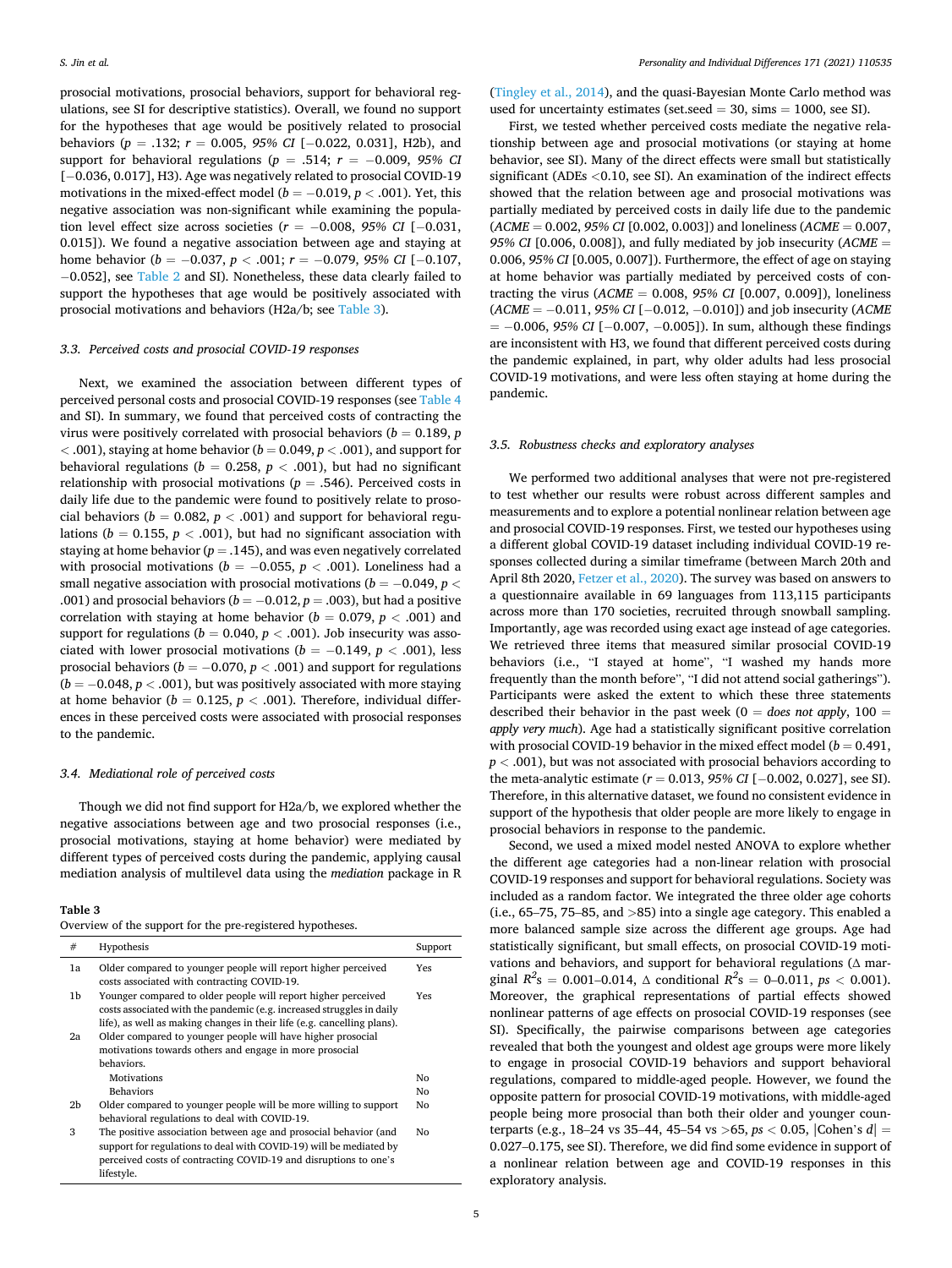#### <span id="page-5-0"></span>**Table 4**

Mixed-effect models of perceived costs predicting COVID-19 responses.

| Outcome variables                  | Costs of contracting the virus |         |          | Costs in daily life due to the pandemic |          | Loneliness     |          | Job insecurity |  |
|------------------------------------|--------------------------------|---------|----------|-----------------------------------------|----------|----------------|----------|----------------|--|
|                                    |                                |         |          |                                         |          |                |          |                |  |
| Prosocial COVID-19 motivations     | 0.002                          | 0.546   | $-0.055$ | $<$ $0.001$                             | $-0.049$ | $<$ 0.001 $\,$ | $-0.149$ | ${<}0.001$     |  |
| Prosocial COVID-19 behaviors       | 0.189                          | < 0.001 | 0.082    | < 0.001                                 | $-0.012$ | 0.003          | $-0.070$ | < 0.001        |  |
| Staying at home behavior           | 0.049                          | < 0.001 | $-0.007$ | 0.145                                   | 0.079    | $<$ 0.001 $\,$ | 0.125    | < 0.001        |  |
| Support for behavioral regulations | 0.258                          | < 0.001 | 0.155    | < 0.001                                 | 0.040    | $<$ $0.001$    | $-0.048$ | < 0.001        |  |

Notes. Individual level and societal level control variables were included in each model. See SI for full table with varying number of participants included in each model.

#### **4. Discussion**

The present research tested pre-registered hypotheses about agerelated differences in first order cooperation in response to the pandemic (i.e., prosocial COVID-19 motivations and behaviors) and second-order cooperation for institutional solutions to address the pandemic (i.e., support for behavioral regulations to tackle COVID-19). We derived our hypotheses from the perspective that many of the behaviors to suppress the spread of COVID-19 pose a social dilemma, whereby individual short-term self-interests are at odds with long-term collective benefits [\(Johnson et al., 2020](#page-7-0); [Van Bavel et al., 2020\)](#page-7-0). We suggested that age may be related to the costs of these prosocial behaviors (e.g., social distancing), and that younger, compared to older, people would experience a stronger conflict of interests engaging in these prosocial behaviors. Results supported the hypothesis that age is indeed positively associated with perceived costs of contracting the virus, but negatively correlated with perceived costs in daily life due to the pandemic, including loneliness and job insecurity. However, we did not find consistent evidence to support the hypotheses that older people would display more prosocial COVID-19 motivations and behaviors, and support for behavioral regulations.

Our work answers recent calls to study the psychological consequences of COVID-19 for younger and older people, which may affect their compliance to the precautionary measures and behaviors to limit the spread of COVID-19 ([Banerjee, 2020](#page-7-0); Petretto & [Pili, 2020\)](#page-7-0). We indeed found age-related differences in how people report being affected by the COVID-19 pandemic. Around the world, older people perceived higher costs of contracting COVID-19, which demonstrates that older people are aware of the higher risks associated with infection. On the other hand, younger people perceived higher costs of making contributions to tackle COVID-19, including higher loneliness and perceived costs, in general, in daily life due to the pandemic. In the current study, younger people also reported higher job insecurity, which implies that older generations experience relatively less economic hardship as a result of the pandemic. These findings were replicated in a survey study from the European Union which found that younger generations, relative to older generations, faced more hardship in daily life due the pandemic [\(Eurofound, 2020](#page-7-0)).

Although we found that age was associated with higher perceived costs of contracting the virus, and less disruptions in daily life, we did not find consistent evidence showing age-related differences in responses to the pandemic. Importantly, we found no substantial relation between age and prosocial COVID-19 motivations. Age was also not associated with prosocial COVID-19 behaviors or support for behavioral regulations to address the pandemic. Contrary to our prediction, older people reported staying at home less often. We tested this hypothesis using a different cross-societal survey and found that age was not associated with prosocial COVID-19 behaviors. When we removed the assumption of linearity, then age explained a small proportion of variability in prosocial COVID-19 responses and support for behavioral regulations. Interestingly, while both the youngest and oldest age groups seemed relatively more likely to engage in prosocial COVID-19 behaviors (and also support behavioral regulations) compared to middle-aged people, this pattern was exactly the opposite for prosocial COVID-19

motivations. Taken together, these results question the existence of any meaningful, substantive association between age and either firstorder or second-order cooperation in response to the pandemic – at least during the early stages of the pandemic.

We offer three possible explanations for these findings. First, people's responses to the pandemic may be shaped by the motive of selfinterest instead of concern for collective interest ([Miller, 2001](#page-7-0)). In fact, the items assessing prosocial COVID-19 behaviors explicitly framed the behaviors as being motivated by self-interest (i.e., "to minimize my chances of getting coronavirus, I…", see SI). People may stay at home and maintain social distancing because their *behavioral immune system* is activated by inferences about their risks of infection [\(Schaller, 2011](#page-7-0)), and so to promote their own survival. Second, people may not realize their interdependence with societal members during the pandemic. Here, we suggested possible age-related differences in the degree of conflicting interests. However, another dimension of interdependence is the degree of mutual dependence, that is the extent to which people's outcomes in a situation depend on how each person behaves ([Gerpott](#page-7-0)  [et al., 2018](#page-7-0)). If people perceive their outcomes from engaging in these prosocial behaviors as being totally independent from how others behave, then people would not perceive any conflicting interests between themselves and others. Third, age-related differences in time discounting could offset any age-related differences in the relation between perceived costs and prosocial behaviors during the pandemic. Time discounting is known to more strongly affect decision making in older people (Read  $&$  [Read, 2004\)](#page-7-0). In the case of the COVID-19 pandemic, the immediate benefits from social interactions may be more tempting to those who prefer more immediate gratification, which could in turn lead to non-compliance to the precautionary measures.

There are a few strengths and limitations of the present work worth mentioning. First, we used a large cross-cultural sample to test our hypotheses, which offer sufficient statistical power [\(Bakker et al., 2012](#page-7-0)). Though this is a strength of the current study, it's important to bear in mind that the meta-analytic associations were small effect sizes ( $|r|$  = 0.01–0.16). Another strength is that we tested hypotheses of first-order and second-order cooperation using multiple operationalizations of these constructs. Yet, this study relied on self-reported items to study people's responses, which can be susceptible to socially desirable responding (Arnold & [Feldman, 1981](#page-7-0)). Third, we measured various types of perceived costs that were directly extracted from people's life during the pandemic. Further research might additionally use scales to capture people's perceptions of their interdependence with others during the pandemic [\(Gerpott et al., 2018\)](#page-7-0). Finally, our conclusions are limited to the initial stage of the pandemic, and future work may continue to evaluate how age is associated with these behaviors as the pandemic continues.

Recently, public discussions have occurred about possible age-related differences in behavioral responses to the pandemic ([Bahram](#page-7-0)[pour, 2020; Pancevski et al., 2020\)](#page-7-0). Pictures of young people partying on the beach have caused outrage and stoked ideas that the youth are less inclined to follow guidelines. Yet, news circulates that older people are also flaunting the rules, disobeying guidelines, often to the dismay of their middle-aged children. We found no consistent support for our hypothesis that age has a clear, robust association with prosocial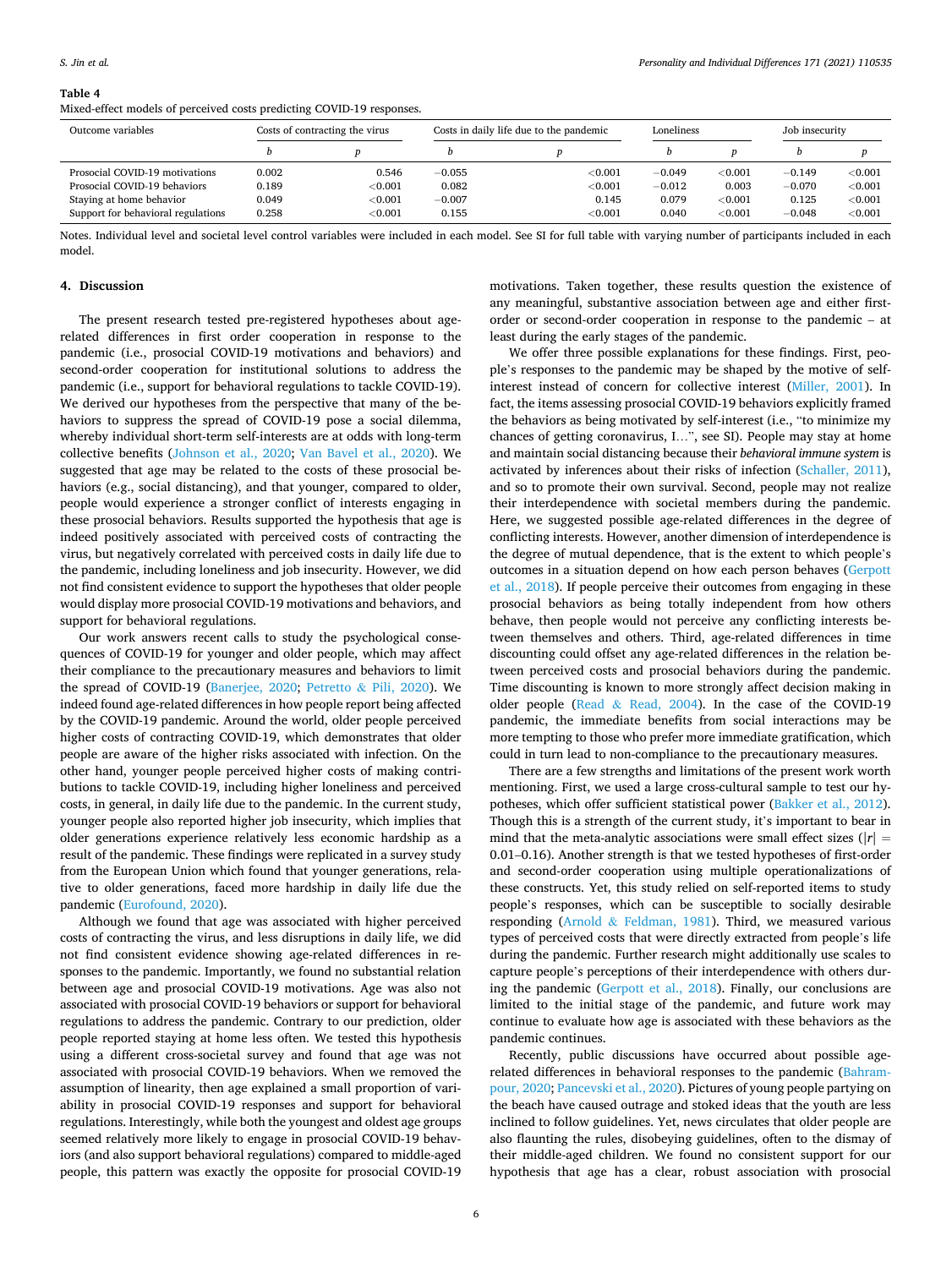motivations and behaviors, or support for behavioral regulations during the early stages of the pandemic. We did, however, find age-related differences in the perceived costs of the pandemic, either by contracting the virus, or social and economic costs. Moreover, individual differences in these perceived costs did predict who was more willing and likely to engage in prosocial behaviors. Therefore, policies aimed at changing others behaviors may usefully target people experiencing higher perceived personal costs as a result of the pandemic.

## **CRediT authorship contribution statement**

**Shuxian Jin:** Conceptualization, Methodology, Formal analysis, Writing - original draft, Writing - review & editing, Visualization. **Daniel Balliet:** Conceptualization, Writing - review & editing, Supervision. **Angelo Romano:** Methodology, Validation, Writing - review & editing. **Giuliana Spadaro:** Methodology, Validation, Writing - review & editing. **Caspar J. van Lissa:** Methodology, Data curation, Writing - review & editing, Project administration. **Maximilian Agostini:** Methodology, Data curation, Project administration. **Jocelyn J. Bélanger:** Data curation, Project administration, Funding acquisition, Supervision. **Ben Gützkow:** Methodology, Data curation, Project administration. **Jannis Kreienkamp:** Methodology, Data curation, Project administration. **PsyCorona Collaboration:** Data curation, Project administration, Funding acquisition. **N. Pontus Leander:** Data curation, Project administration, Supervision.

### *Acknowledgments*

The authors thank Jellie Sierksma for her comments on an earlier draft of this article.

**PsyCorona Collaboration**: University of Thessaly Jamilah Hanum Abdul Khaiyom International Islamic University Malaysia Vjollca Ahmedi Pristine University Ankara Science University Carlos A. Almenara Universidad Peruana de Ciencias Aplicadas Anton Kurapov Taras Shevchenko National University of Kyiv Mohsin Atta University of Sargodha Sabahat Cigdem Bagci Sabanci University Sima Basel New York University Abu Dhabi Edona Berisha Kida Pristine University University of Virginia Phatthanakit Chobthamkit Thammasat University Hoon-Seok Choi Sungkyunkwan University Mioara Cristea Heriot Watt University Sara ´ Csaba ELTE Eotv ¨ os ¨ Lorand ´ University, Budapest University of Belgrade Ivan Danyliuk National Taras Shevchenko University of Kyiv Arobindu Dash International University of Business Agriculture & Technology (IUBAT) Daniela Di Santo University "La Sapienza", Rome **University of Kent** Violeta Enea Alexandru Ioan Cuza University, Iasi New York University Abu Dhabi Gavan Fitzsimons<br>
Alexandra Gheorghiu<br>
Alexandru Ioan Alexandra Gheorghiu Alexandru Ioan Cuza University Ángel Gómez **\*\*\*** Universidad Nacional de Educación a Distancia Qing Han University of Bristol Menoufia University Joevarian Hudiyana Universitas Indonesia Bertus F. Jeronimus University of Groningen Ding-Yu Jiang National Chung-Cheng University Veliko Jovanović University of Novi Sad Željka Kamenov University of Zagreb Anna Kende 
ELTE Eötvös Loránd University, Budapest Shian-Ling Keng Yale-NUS College Tra Thi Thanh Kieu **HCMC University of Education**<br>
Yasin Koc **University of Groningen** University of Groningen Kamila Kovyazina Independent researcher, Kazakhstan Inna Kozytska National Taras Shevchenko University of Kyiv Joshua Krause University of Groningen

(*continued on next column*)

(*continued* )

Arie W. Kruglanski University of Maryland Maja Kutlaca Durham University Cokorda Bagus Jaya Lesmana<br>Winnifred R. Louis Paul A. O'Keefe Yale-NUS College Robbie M. Sutton University of Kent Akira Utsugi Nagoya University Jolien Anne van Breen Leiden University Victoria Wai-lan Yeung Lingnan University

# Nóra Anna Lantos ELTE Eötvös Loránd University, Budapest Edward P. Lemay, Jr. University of Maryland Udayana University Winnifred R. Louis University of Queensland<br>Adrian Lueders Université Clermont-Auv Université Clermont-Auvergne Najma Malik University of Sargodha Anton Martinez University of Sheffield Kira O. McCabe Vanderbilt University<br>Jasmina Mehulić – University of Zagreb Jasmina Mehuli´c University of Zagreb Mirra Noor Milla Universitas Indonesia Idris Mohammed Usmanu Danfodiyo University Sokoto University of Maryland Manuel Moyano University of Cordoba<br>Havat Muhammad University of Peshawa University of Peshawar Silvana Mula University "La Sapienza", Rome Universitas Indonesia Solomiia Myroniuk University of Groningen Reza Najafi Islamic Azad University, Rasht Branch New York University Abu Dhabi Boglárka Nyúl ELTE Eötvös Loránd University, Budapest Jose Javier Olivas Osuna National Distance Education University (UNED) National Research University Higher School of Economics Joonha Park NUCB Business School University of Camerino (UNICAM) Antonio Pierro University "La Sapienza", Rome Jonas Rees University of Bielefeld Anne Margit Reitsema University of Groningen University "La Sapienza", Rome Marika Rullo University of Siena Michelle K. Ryan University of Exeter, University of Groningen<br>Adil Samekin International Islamic Academy of Uzbekistan International Islamic Academy of Uzbekistan Pekka Santtila New York University Shanghai New York University Abu Dhabi Birga Mareen Schumpe New York University Abu Dhabi<br>Heyla A Selim King Saud University King Saud University Michael Vicente Stanton California State University, East Bay University of Groningen Samiah Sultana University of Groningen Eleftheria Tseliou University of Thessaly Kees Van Veen University of Groningen Michelle R. vanDellen University of Georgia<br>Alexandra Vázquez Universidad Naciona Universidad Nacional de Educación a Distancia Robin Wollast Université Clermont-Auvergne Somayeh Zand Islamic Azad University, Rasht Branch<br>Iris Lav Žeželj University of Belgrade University of Belgrade Bang Zheng **Imperial College London** Andreas Zick University of Bielefeld<br>Claudia Zúñiga Universidad de Chile Universidad de Chile

### *Funding*

The author(s) disclosed receipt of the following financial support for the research and/or authorship of this article: New York University Abu Dhabi (VCDSF/75-71015), the University of Groningen (Sustainable Society & Ubbo Emmius Fund), the Instituto de Salud Carlos III (COV20/ 00086), and fellowship from China Scholarship Council (201806200119) awarded to Shuxian Jin.

# **Appendix A. Supplementary data**

Supplementary data to this article can be found online at [https://doi.](https://doi.org/10.1016/j.paid.2020.110535)  [org/10.1016/j.paid.2020.110535.](https://doi.org/10.1016/j.paid.2020.110535)